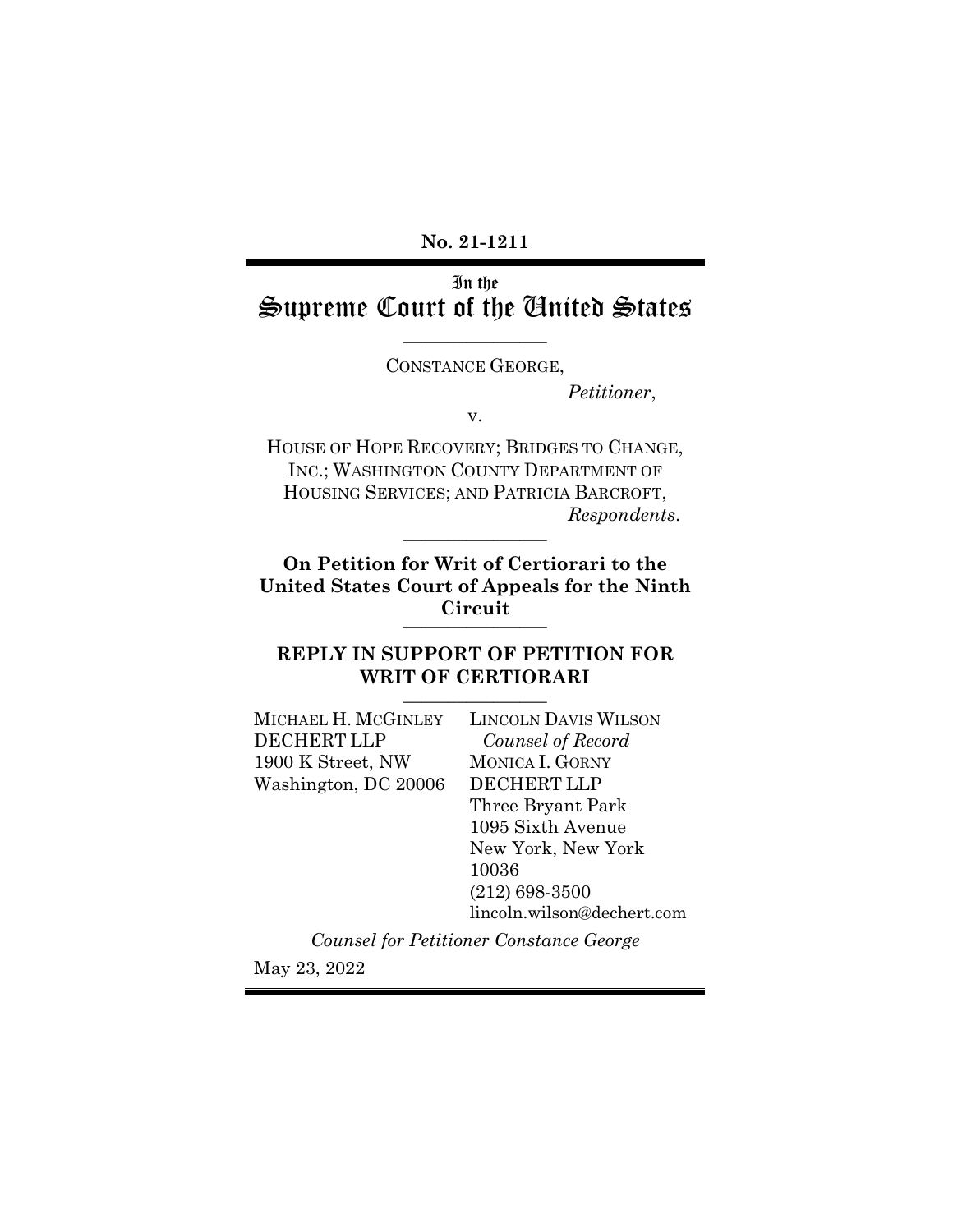# TABLE OF CONTENTS

| The Ninth Circuit's Jurisdictional Service<br>$\mathbf{I}$<br>Rule Conflicts With Rule 3 And Every Other<br>Court Of Appeals To Address The Question 3 |
|--------------------------------------------------------------------------------------------------------------------------------------------------------|
| The Jurisdictional Service Rule Violates<br>$\mathbf{A}$                                                                                               |
| B. The Jurisdictional Service Rule Was The                                                                                                             |
| C. The Jurisdictional Service Rule Is Firmly                                                                                                           |
| II. This Case Is An Optimal Vehicle To Address<br>The Ninth Circuit's Jurisdictional Service                                                           |
|                                                                                                                                                        |
|                                                                                                                                                        |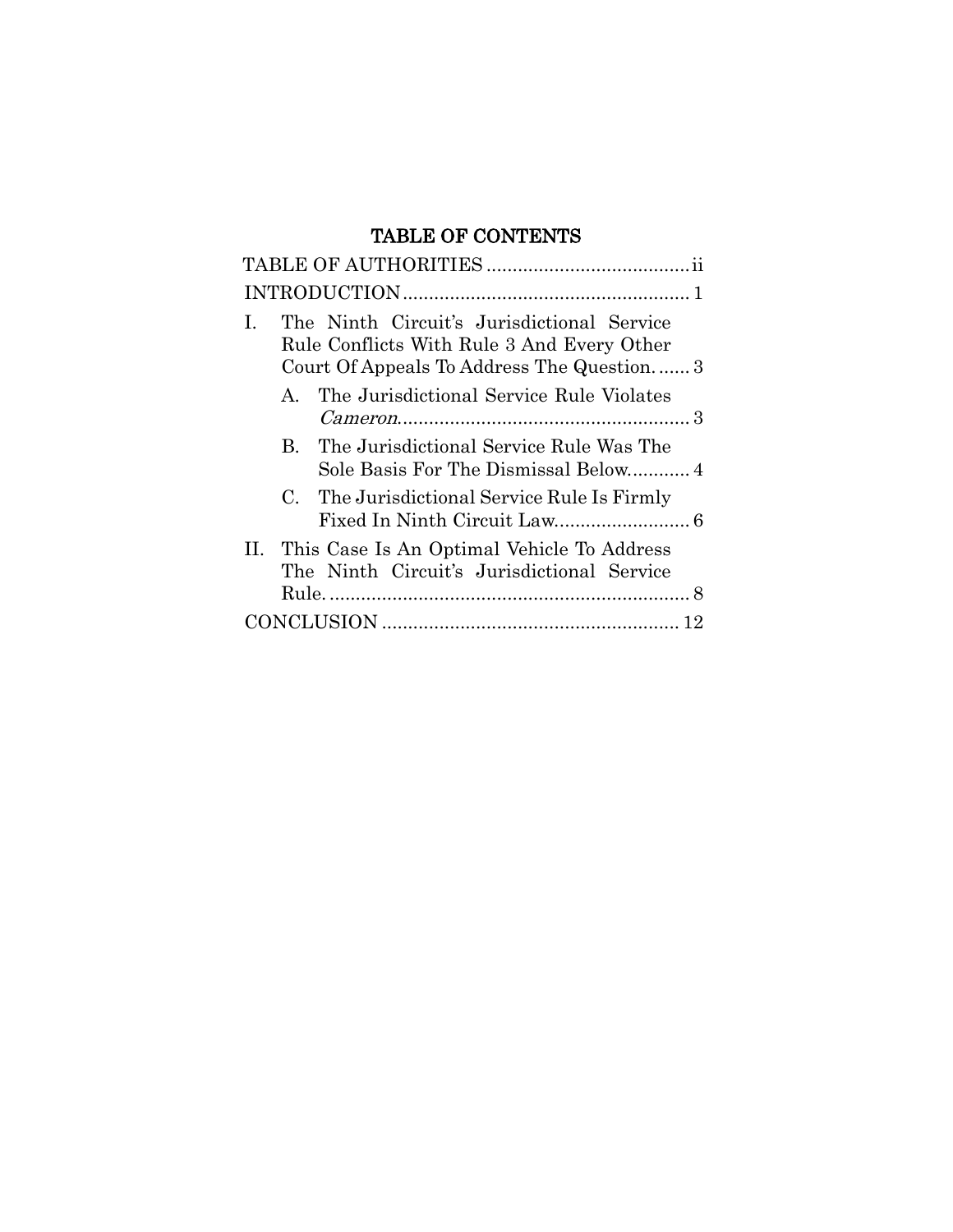# TABLE OF AUTHORITIES

# **Page(s)**

# **Cases**

| Bond v. United States,                                                                                             |
|--------------------------------------------------------------------------------------------------------------------|
| Cameron v. EMW Women's Surgical Center,                                                                            |
| Frieder v. Morehead State Univ.,                                                                                   |
| Garner v. Cuyahoga County Juvenile Court,                                                                          |
| <i>Gonzalez v. Thaler,</i>                                                                                         |
| Granfinanciera, S.A. v. Nordberg,                                                                                  |
| Massachusetts Mut. Life Ins. Co. v. Ludwig,                                                                        |
| Matsushita Elec. Indus. Co. v. Epstein,                                                                            |
| Pollard v. The GEO Grp., Inc.,<br>629 F.3d 843 (9th Cir. 2010), rev'd sub<br>nom. Minneci v. Pollard, 565 U.S. 118 |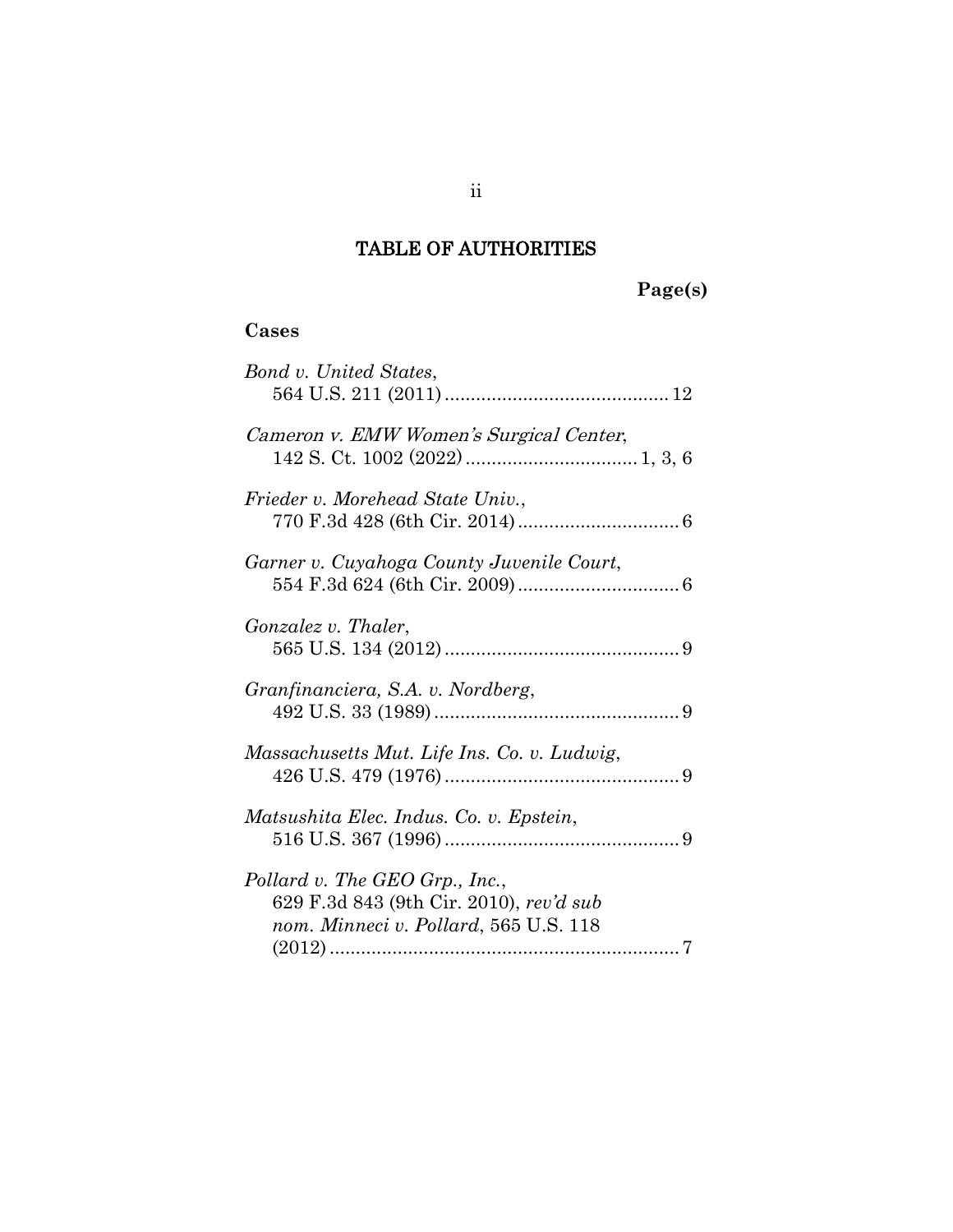| Rabin v. Cohen,<br>570 F.2d 864 (9th Cir. 1978)  1, 2, 4, 5, 7          |
|-------------------------------------------------------------------------|
| Smith v. Barry,                                                         |
| Steel Co. v. Citizens for a Better Env't,                               |
| In re Sweet Transfer,<br>96 F.2d 1189 (9th Cir. 1990)  1, 2, 4, 5, 6, 7 |
| United States v. Bookhardt,<br>277 F.3d 558 (D.C. Cir. 2002)  10        |
| <b>Statutes and Rules</b>                                               |
|                                                                         |
| 7, 8, 10, 12                                                            |
|                                                                         |
|                                                                         |

# iii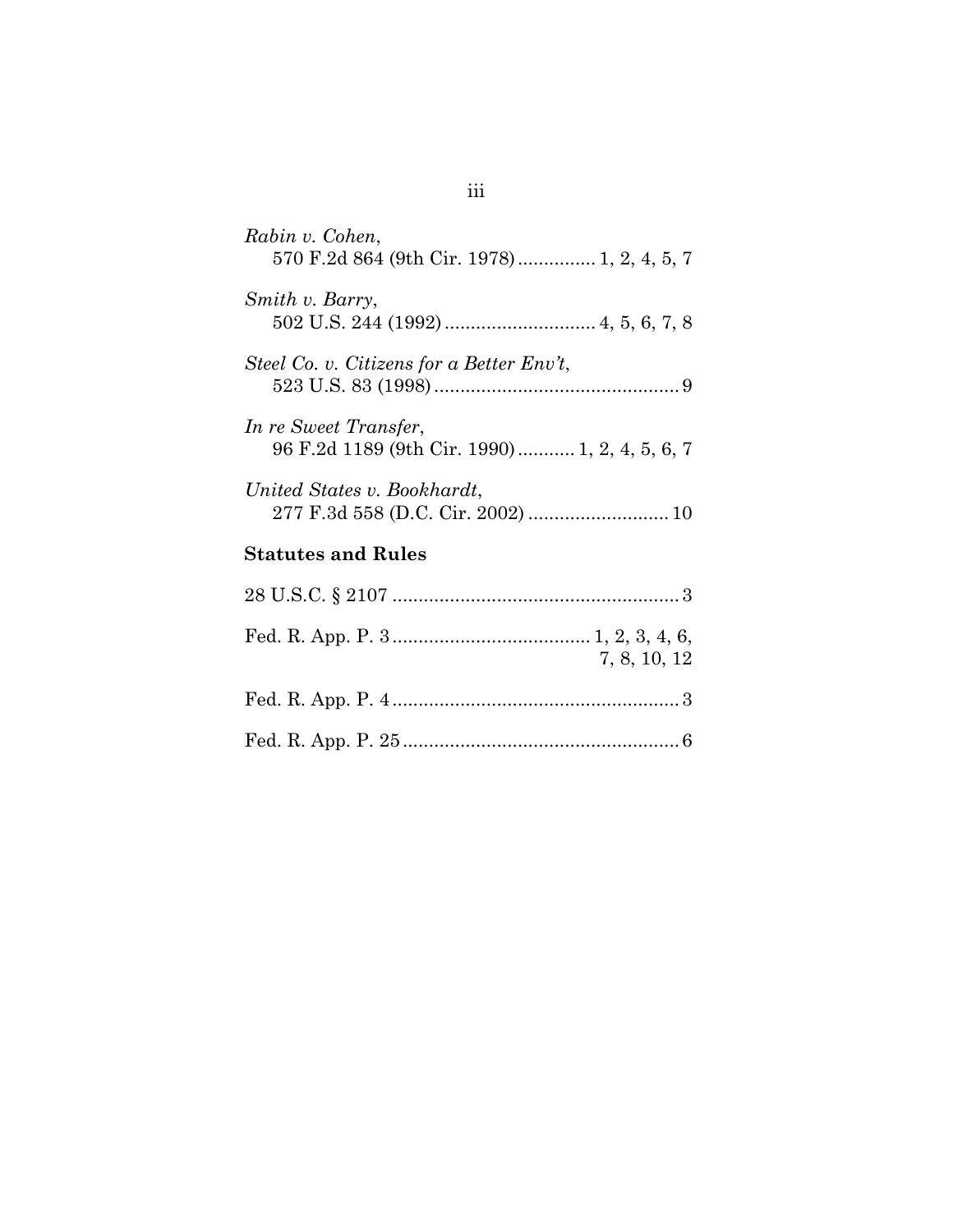#### <span id="page-4-0"></span>INTRODUCTION

In the decision below and two prior published opinions, the Ninth Circuit has held, contrary to the plain language of Rule 3(d), that a notice of appeal must be "served upon the other parties" to establish jurisdiction. App.14; In re Sweet Transfer, 96 F.2d 1189, 1193 (9th Cir. 1990); Rabin v. Cohen, 570 F.2d 864, 866 (9th Cir. 1978). That rule of over four decades cannot survive under this Court's precedents. In fact, just after Ms. George filed her Petition, this Court in Cameron v. EMW Women's Surgical Center repudiated a similar attempt to impose an atextual limit on appellate jurisdiction. 142 S. Ct. 1002, 1009 (2022). This Court refused to "read a statute or rule to impose a jurisdictional requirement unless its language clearly does so." Id. That holding necessarily bars the Ninth Circuit from imposing a jurisdictional duty to serve the notice of appeal, which Rule 3(d) expressly disclaims.

Yet Respondents do not even mention Cameron. Nor do they dispute that every other circuit to weigh in holds service is not an element of jurisdiction. Instead, they try to dodge the Ninth Circuit's conflict with Rule 3 and the other circuits by reframing its rule as demanding "notice," not service. HOH.Br.7-10; Program.Br.1. But here, that is just a different word for the same thing. The only question of "notice" in this case is procedural—i.e., service. The Ninth Circuit's jurisdictional dismissal did not rest on substantive notice because it held that Ms. George's timely filing provided the notice required by Rule 3(c). App.13, 32. Rather, the dismissal turned on the argument the Program Respondents expressly made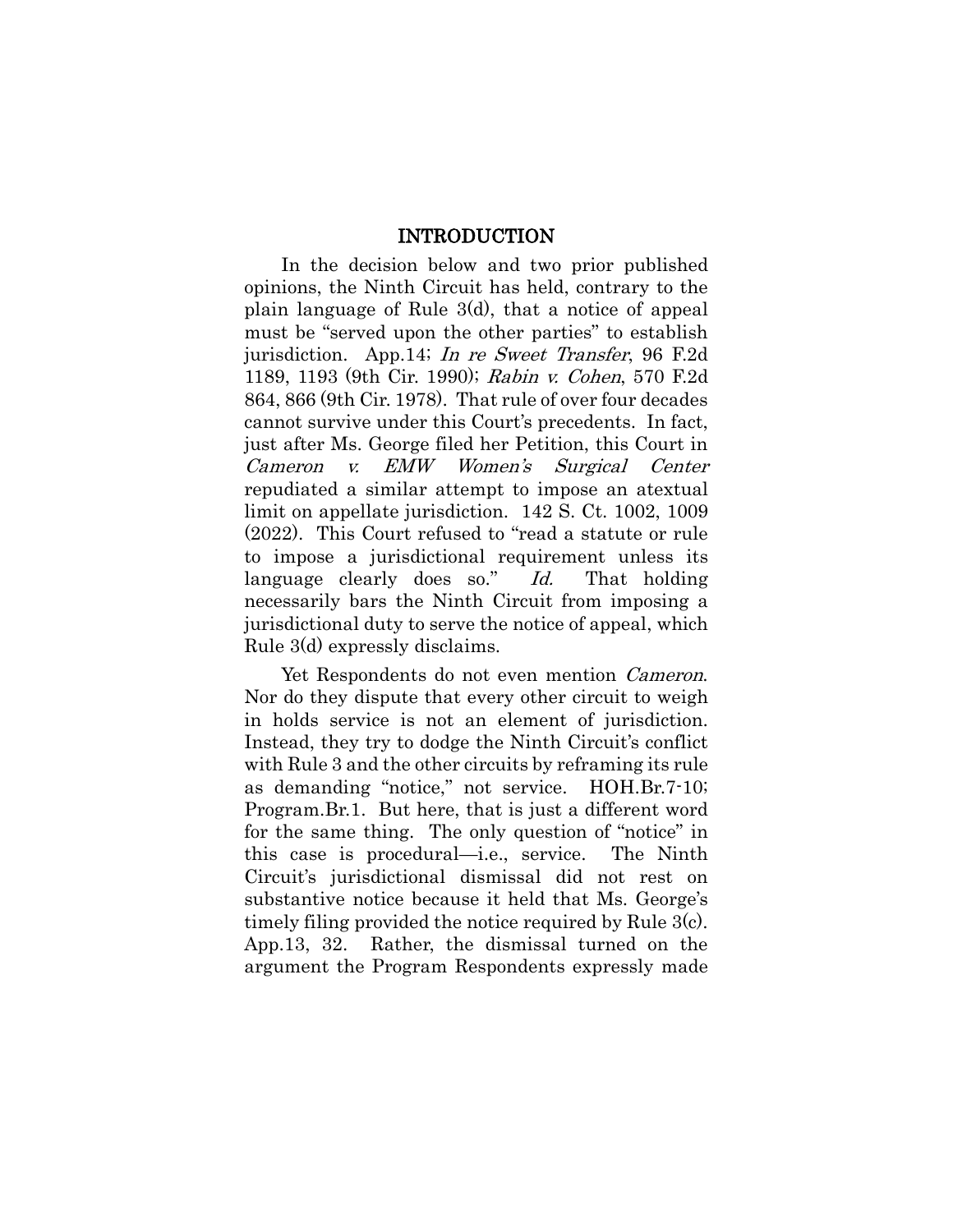<span id="page-5-0"></span>below: that under the Ninth Circuit's published decisions in Rabin and Sweet Transfer, "[w]ithout service," there was no jurisdiction. COA.Dkt.61.13-14. That was why the decision below quoted Sweet Transfer's demand that the notice be "served upon the other parties." App.4, 14. And no matter how Respondents try to spin any purported "notice" requirement, it is still *something more* than Rule 3 demands for jurisdiction and so conflicts with every other court of appeals. Amici.Br.7.

Respondents also try to avoid review by offering purported alternate grounds for affirmance, but these evaporate on scrutiny. They raise only one alternate ground for jurisdictional dismissal: that Ms. George's filing did not give substantive notice of intent to appeal. But the decision below correctly rejected that argument as contradictory to both the law and the record. App.14. And Respondents' other grounds were not addressed below and are not jurisdictional. Nonjurisdictional grounds cannot sustain a jurisdictional dismissal, and a court can reach them only after it confirms its jurisdiction. They pose no barrier to review.

The Ninth Circuit's misguided jurisdictional service rule is the only question here, and this case is an ideal vehicle to address it. Unchecked, that rule will work great harm on the pro se cases in the Ninth Circuit that comprise nearly 10 percent of the federal appellate docket. Amici.Br.13. Review is warranted.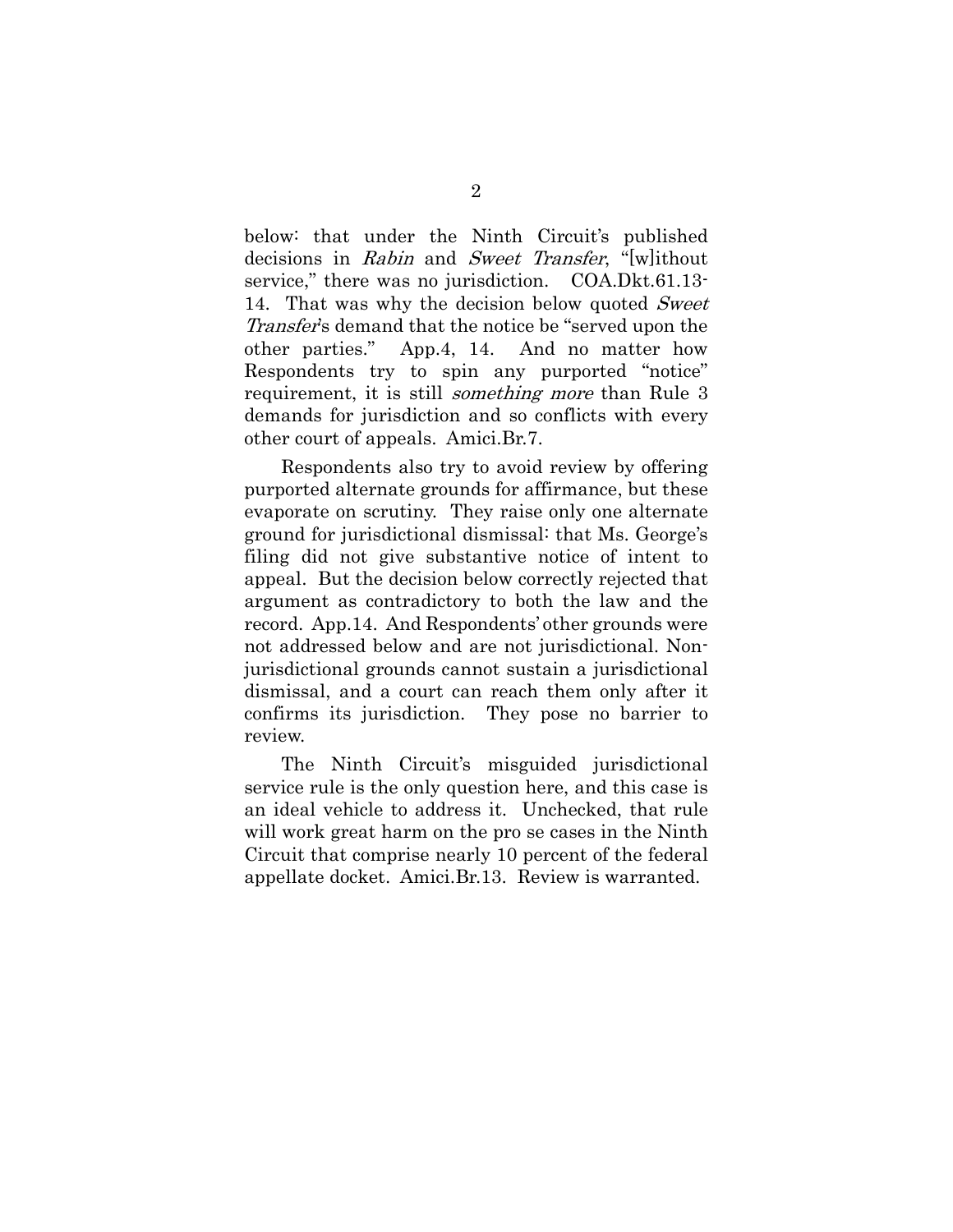## I. The Ninth Circuit's Jurisdictional Service Rule Conflicts With Rule 3 And Every Other Court Of Appeals To Address The Question.

## A. The Jurisdictional Service Rule Violates Cameron.

<span id="page-6-1"></span><span id="page-6-0"></span>This Court's intervening decision in *Cameron* forecloses any defense of the jurisdictional service rule. *Cameron* rejected an attempt to impose an appellate jurisdiction requirement on a motion to intervene because "no provision of law limits the jurisdiction of the courts of appeals in the way respondents suggest." 142 S. Ct. at 1009. The purported requirement in *Cameron*—like the jurisdictional service rule here—was not found "in either 28 U.S.C. § 2107, the Federal Rules of Appellate Procedure 3 and 4, or any other provision of law." Id. Here, there is even less warrant for an extra appellate jurisdiction requirement. Not only does no provision of law require service, but Rule 3 expressly disavows it. "The district clerk's failure to serve notice does not affect the validity of the appeal." Fed. R. App. P.  $3(d)(3).$ <sup>1</sup> So if in *Cameron* there was "no basis for holding that petitioner's motion was jurisdictionally barred," 142 S. Ct. at 1009, then the Ninth Circuit's outlier jurisdictional service rule stands on even flimsier footing here.

<span id="page-6-2"></span><sup>&</sup>lt;sup>1</sup> The Program Respondents still say the district court did not serve them with the notice of appeal. Program.Br.5. This is both false and immaterial. The only evidence of record shows they were served by the clerk via ECF, see Pet.7, 26, and anyway, Rule 3(d)(3) says lack of service by the district court does not impair jurisdiction.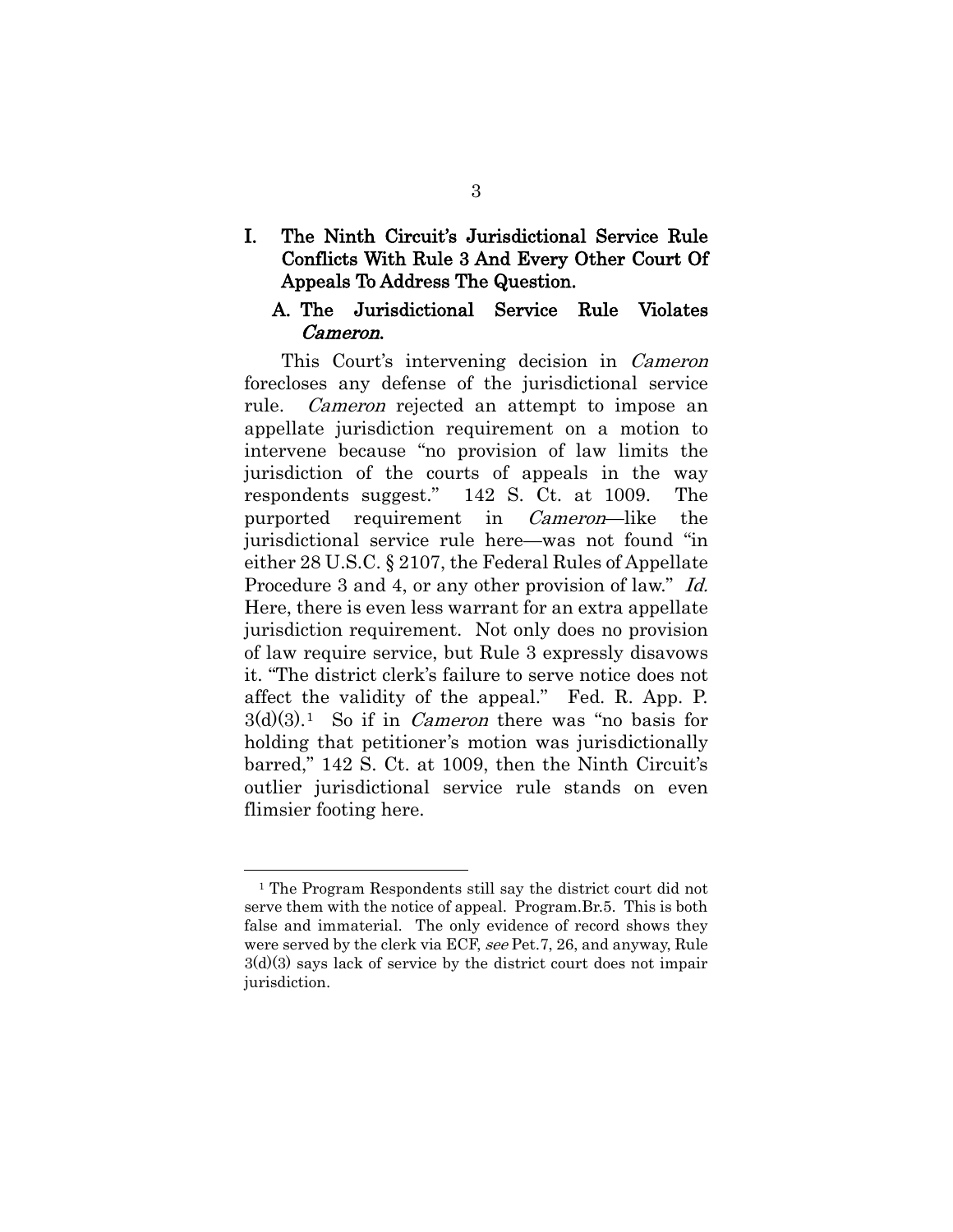## B. The Jurisdictional Service Rule Was The Sole Basis For The Dismissal Below.

<span id="page-7-1"></span>Respondents do not dispute that six circuits have recognized that lack of service does not impair jurisdiction. Pet.15-18. Instead, they try to avoid a circuit split by recasting the Ninth Circuit's rule as requiring not service, but "notice," which they say accords with *Smith v. Barry*, 502 U.S. 244 (1992). HOH.Br.7-8; Program.Br.1. But this misreads Smith as well as the decision below. Both use the term "notice," yet Smith refers to substantive notice, while the decision below rests on procedural notice (i.e., service). Equivocation about "notice" cannot save the Ninth Circuit's outlier rule from review.

This Court's decision in Smith concerns substantive notice: whether the appeal document contains the necessary ingredients under Rule 3(c). In deciding that an appellate brief could serve as a notice of appeal, Smith held that courts should look to "the document's sufficiency as a notice of appeal." 502 U.S. at 248 (emphasis added). Thus, it considered whether "the notice afforded by *[the] document*" met the requirements of Rule 3(c), not whether that document was transmitted to the appellees. Id. (emphasis added). And here, the decision below held that Ms. George met Smith's substantive requirements because her timely filing "gave notice of her intent to appeal the court's final judgment." App.13 (citing Smith, 502 U.S. at 248). Substantive notice, then, is not at issue.

<span id="page-7-0"></span>Instead, the record shows that the Ninth Circuit's jurisdictional dismissal rests on the procedural concern of lack of service. Below, the Program Respondents invoked Rabin and Sweet Transfer to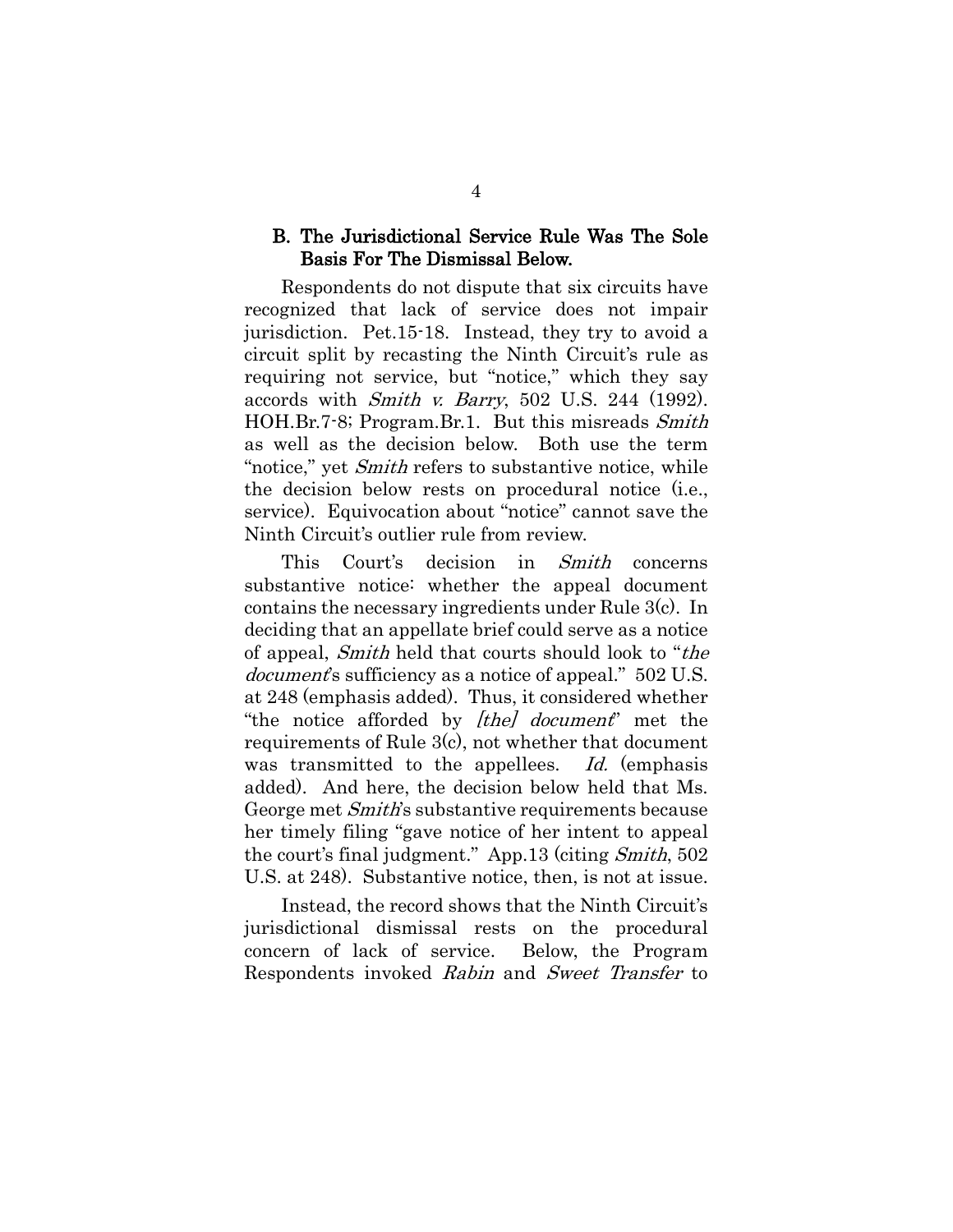argue that "[w]ithout service," Ms. George's timely filing "cannot be treated as a notice of appeal." COA.Dkt.61.14. Ms. George disagreed. COA.Dkt.74.19-20. But the court below followed Sweet Transfer and sided with the Program Respondents, holding there was no jurisdiction because Ms. George "did not serve her notice of appeal" on them. App.3 (emphasis added). Service was central to Ms. George's rehearing petition, which argued that "'failure to serve notice does not affect the validity of the appeal.'" App.59. And in response, the Program Respondents doubled down and urged the court not "to revisit Ninth Circuit 43-year-old precedent" in Rabin, App.63, and to require the notice to be "served upon the other parties." App.67.

The Ninth Circuit likewise made the role of service clear in its amended decision. App.13-14. All that the amended decision did was swap out the phrase "did not serve her notice of appeal" and replace it with "did not provide adequate notice." App.13. It still held Ms. George met Smith's substantive notice requirement. App.13. It still relied on Sweet Transfer, quoting its holding that "required the document in question to have been *served* upon the other parties." App.14 (quoting *Sweet Transfer*, 896 F.2d at 1193). And it did not describe any fact other than lack of service to show a failure to "provide adequate notice." App.13. The only notice at issue is service.

Respondents search in vain for some other meaning of "notice." Trying to explain why the decision below treated the various Respondents differently even though Ms. George served none of them, see Pet.21-22, they suggest dismissal was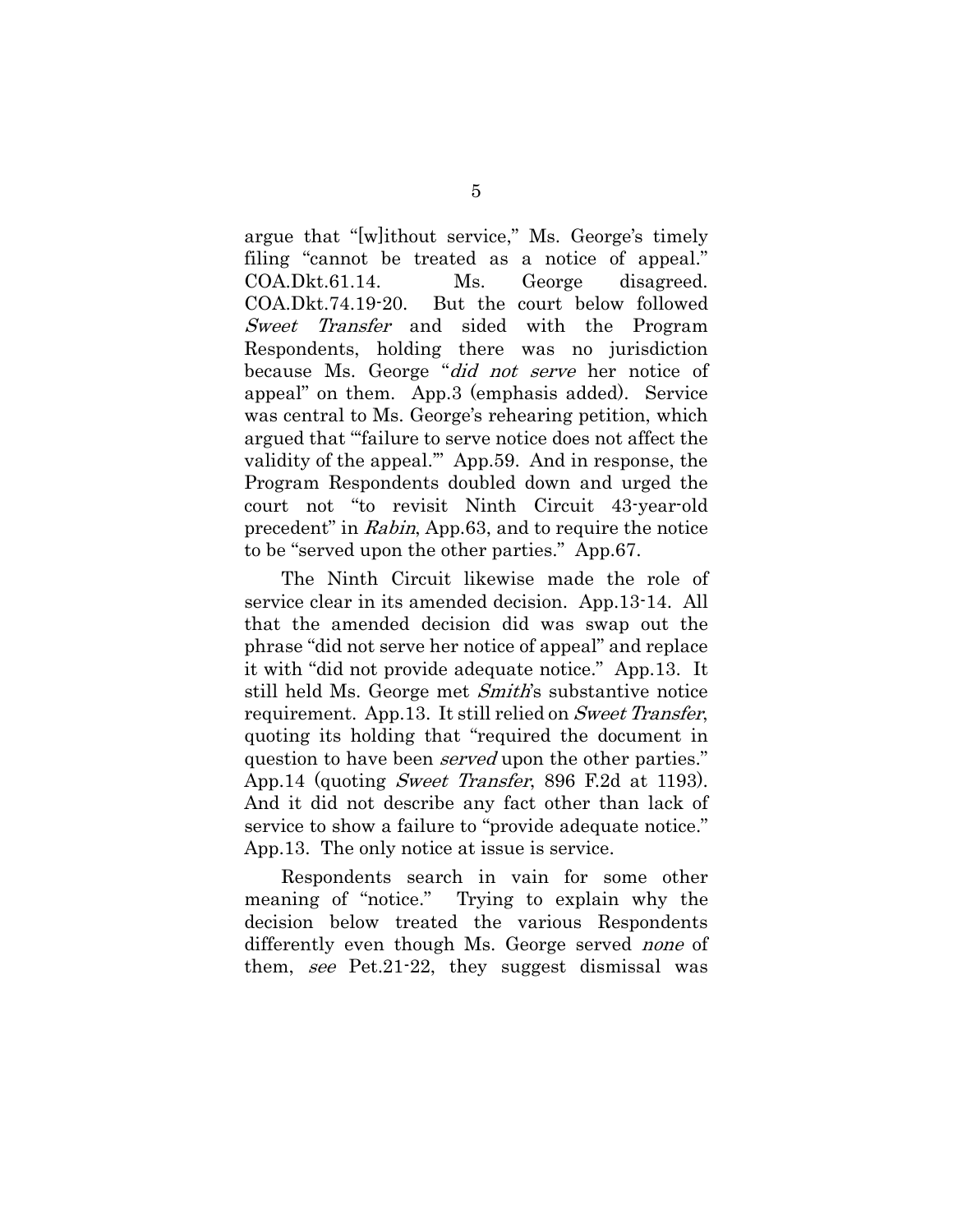proper as to the Program Respondents because of some difference in the "notice" they received. HOH.Br.9. But they fail to explain what this tertium quid "notice" is or how it is neither substantive nor service.

<span id="page-9-2"></span>Respondents also suggest the special "notice" requirement applies only if the appeal document is incorrectly captioned, Program.Br.9, but this still leads back to the same conflict. Rule 3 does not impose one set of requirements for notices of appeal and another for "functional equivalents." See Smith, 502 U.S. at 250 (Scalia, J., concurring). And so the Ninth Circuit's demand for something more—whatever Respondents say it is—still conflicts with Cameron, Rule 3, and every other court of appeals. See Amici.Br.7 (collecting cases).

<span id="page-9-3"></span><span id="page-9-1"></span><span id="page-9-0"></span>Nor can Respondents minimize the circuit conflict on this point. While other circuits mention the fact of service when addressing jurisdiction, see HOH.Br.9 n.3, that is a far cry from the Ninth Circuit's demand that the notice of appeal have been "served upon the other parties." Sweet Transfer, 896 F.2d at 1193. And while the Sixth Circuit has addressed lack of service under Rule 25(b), see Garner v. Cuyahoga County Juvenile Court, 554 F.3d 624, 644-645 (6th Cir. 2009), that has nothing to do with its holding concerning Rule 3(d). Frieder v. Morehead State Univ., 770 F.3d 428, 430 (6th Cir. 2014) (Sutton, J.). There is no getting around the fact that the Ninth Circuit stands far apart from its sister circuits on this question.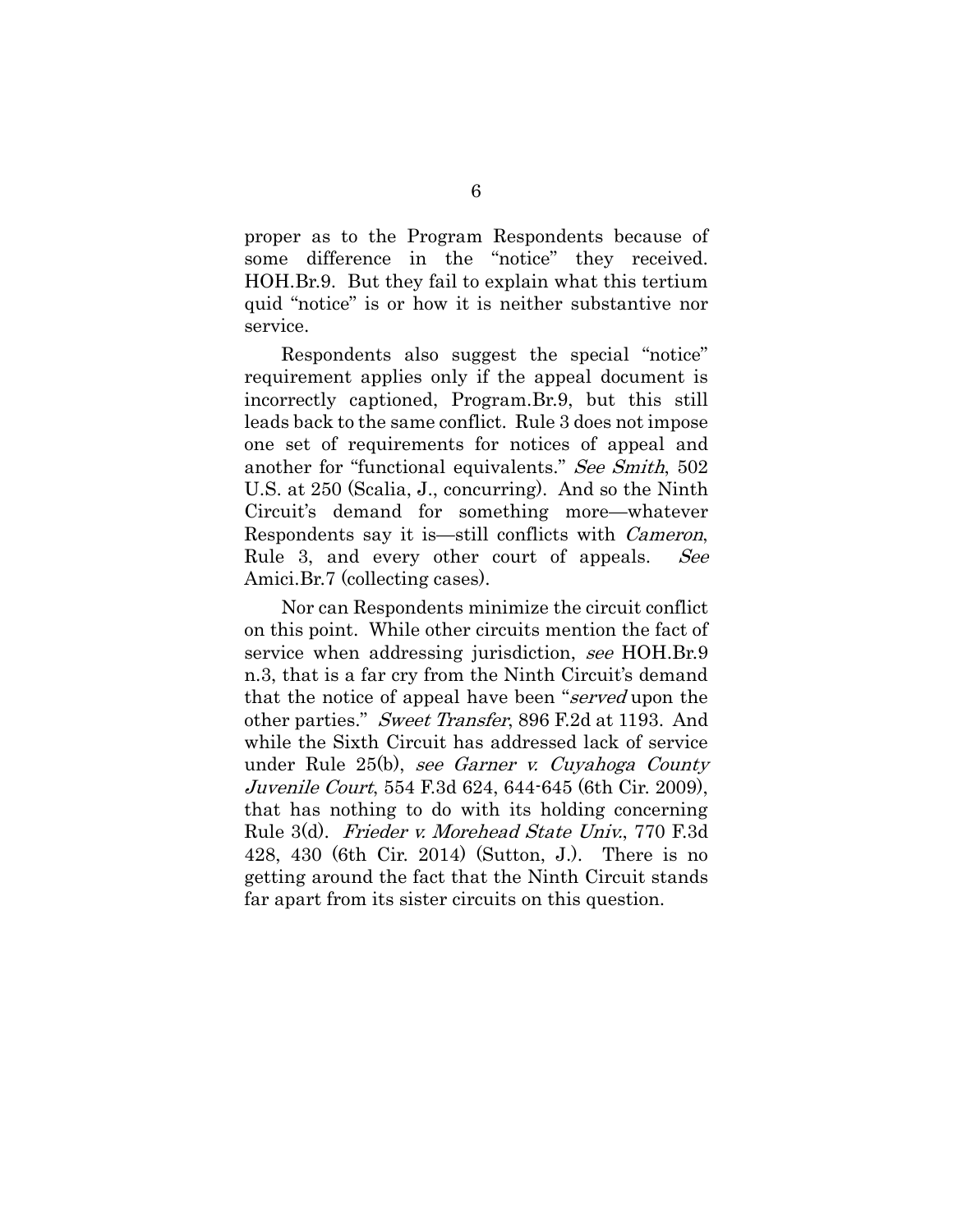## C. The Jurisdictional Service Rule Is Firmly Fixed In Ninth Circuit Law.

In addition to the decision below, the Ninth Circuit has applied the jurisdictional service rule in two prior published decisions. Respondents search in vain for a way to read that rule out of those precedents.

First, they say that Rabin's imposition of the service requirement was mere dictum. HOH.Br.14. But *Rabin's* finding that the appellant met the service requirement is just as much holding as if it had found service lacking. 570 F.2d at 866.

<span id="page-10-0"></span>Second, they say that no published Ninth Circuit decision has ever dismissed an appeal for lack of service. HOH.Br.16. But that is exactly what Sweet Transfer did in holding that an unserved "request for transcripts" and "letter to the bankruptcy court" did not amount to a notice of appeal. 896 F.2d at 1193. Though it was "arguable" whether those documents "clearly evince[d] the parties' intent to appeal," the Ninth Circuit dismissed for lack of jurisdiction because those documents were not "served upon the other parties." Id.

<span id="page-10-1"></span>Third, they suggest that the Court need not be concerned with any incorrect service rule in Rabin and Sweet Transfer because Smith superseded them. HOH.Br.13. But Smith did not even address service under Rule 3(d); it addressed substantive notice under Rule 3(c). 502 U.S. at 248. And so the jurisdictional service rule is alive and well in the Ninth Circuit. That is why the decision below cited, quoted, and followed it to dismiss Ms. George's appeal. App.14. It ignored the one Ninth Circuit decision that got the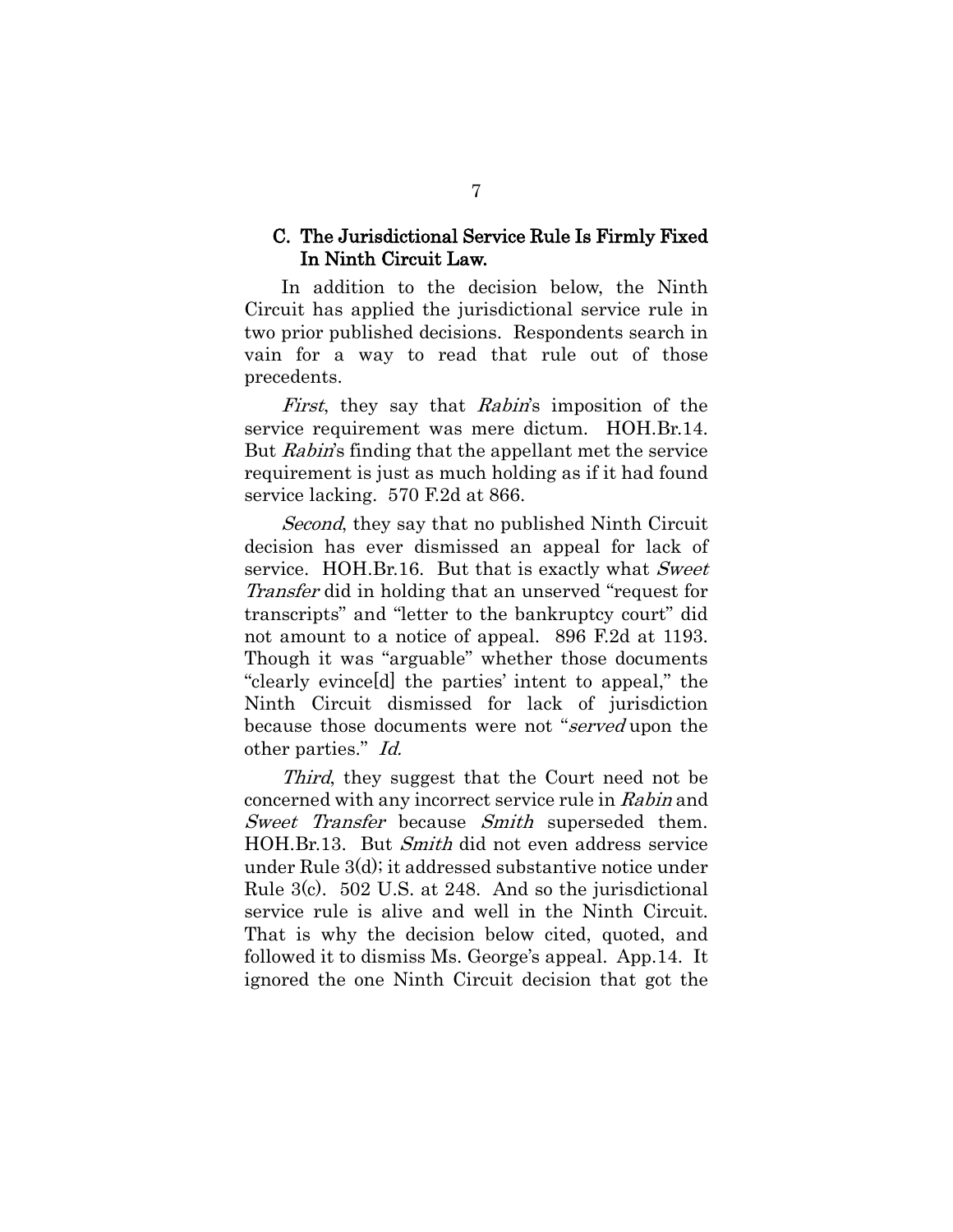<span id="page-11-0"></span>issue right (and which this Court reversed and vacated on other grounds). Pollard v. The GEO Grp., Inc., 629 F.3d 843, 852 n.7 (9th Cir. 2010), rev'd sub nom. Minneci v. Pollard, 565 U.S. 118 (2012). And then it disposed of the appeal via unpublished memorandum because there was no need "to clarify the law of the circuit." 9th Cir. Gen. Orders 4.3.a. That means there is a desperate need to clarify the law in this Court.

## II. This Case Is An Optimal Vehicle To Address The Ninth Circuit's Jurisdictional Service Rule.

<span id="page-11-1"></span>This Petition provides a clear path to review the Ninth Circuit's jurisdictional service rule. Acting pro se, Ms. George did everything the rules required by timely filing a document stating her intent to appeal. App.13, 32; Fed. R. App. P.  $3(a)(1)-(2)$ . The Ninth Circuit dismissed based solely on its jurisdictional service rule. *See supra* Section I.B. Rejecting that rule here will give Ms. George the hearing on the merits the Ninth Circuit denied her. And with sophisticated counsel on both sides, this Petition is an excellent opportunity to decide a question that disproportionately impacts pro se appellants. "[T]he class of litigants potentially affected by the Ninth Circuit's rule is vast," amounting to an astounding 10% of the total federal appellate docket. Amici.Br.12- 13.

Nor is the Court's review impaired by any alternate grounds for affirmance. Respondents raise only one alternative ground for jurisdictional dismissal: that Ms. George's timely filing did not meet the requirements of Rule 3(c). Program.Br.13; HOH.Br.7-8. But they ignore that the decision below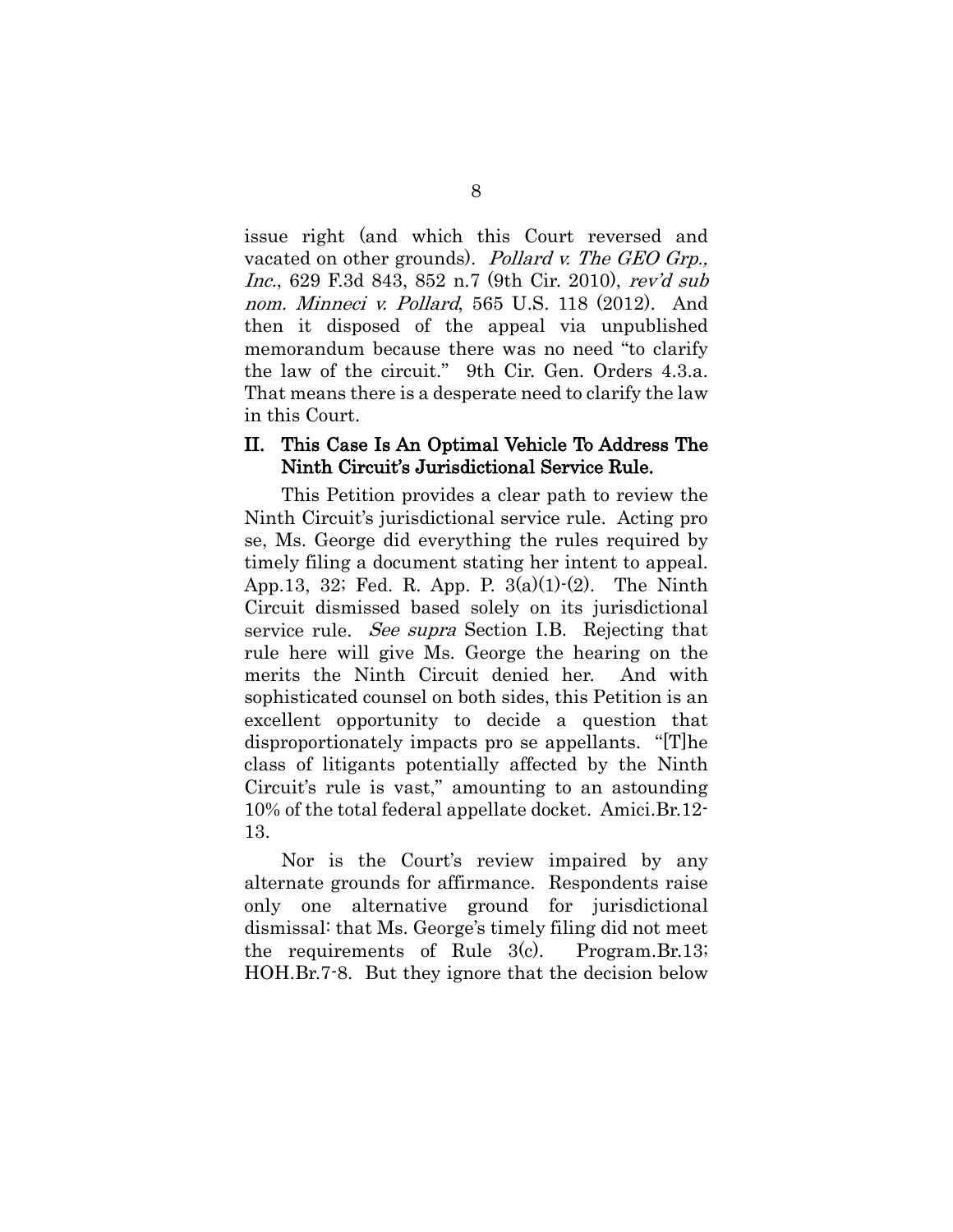held the opposite—that Ms. George's filing "gave notice of her intent to appeal." App.13 (citing Smith, 502 U.S. at 248). She listed Bridges to Change, Washington County, and House of Hope in the caption and stated on the first page that she "would like to appeal the … earlier Summary Judgment ruling." App.31-32. Respondents do not even attempt to argue this was error.

<span id="page-12-2"></span><span id="page-12-1"></span>The other purported alternate grounds Respondents advance are illusory. For one, the decision below "did not reach … nor express any opinion" on those other grounds, *Massachusetts Mut.* Life Ins. Co. v. Ludwig, 426 U.S. 479, 481 (1976) (quotation omitted), and this Court will generally "not address arguments that were not the basis for the decision below." Matsushita Elec. Indus. Co. v. Epstein, 516 U.S. 367, 379 n.5 (1996). But more important, they are not alternate grounds for the judgment below because they do not concern jurisdiction. See Granfinanciera, S.A. v. Nordberg, 492 U.S. 33, 38-39 (1989). Rather, a court can address them only *after* it determines it has jurisdiction. *Steel* Co. v. Citizens for a Better Env't, 523 U.S. 83, 94 (1998). These arguments are for remand, and so Ms. George addresses them only briefly here.

<span id="page-12-3"></span><span id="page-12-0"></span>First, the Program Respondents say that Ms. George raised the jurisdictional issues in this Petition "for the first time in her petition for panel rehearing" and has thus waived them. Program.Br.16. This is wrong on both the law and the facts. It is wrong on the law because questions of jurisdiction "can never be waived or forfeited." Gonzalez v. Thaler, 565 U.S. 134, 141 (2012). And it is wrong on the facts because Ms.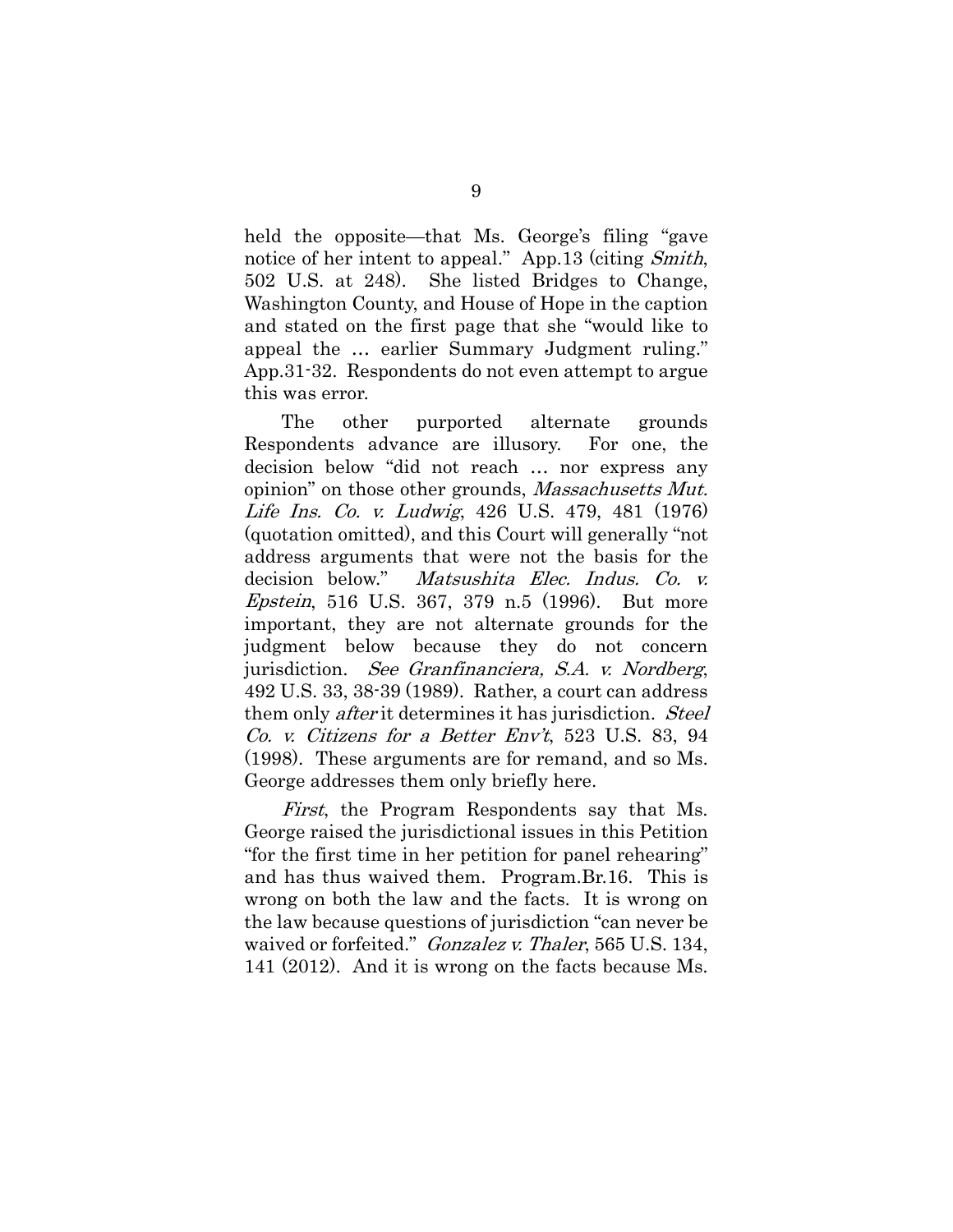George did argue this point in both her primary briefing and her rehearing petition. COA.Dkt.74.19- 20; App.53-60.

Second, the Program Respondents argue that Rule  $3(a)(2)$  gave the Ninth Circuit "discretion to dismiss [the] appeal." Program.Br.14. But Rule  $3(a)(2)$  could not authorize the Ninth Circuit's jurisdictional dismissal. Rather, it allows a discretionary dismissal *only if* jurisdiction is present: "An appellant's failure to take any step other than the timely filing of a notice of appeal *does not affect the* validity of the appeal, but is ground only for the court of appeals to act as it considers appropriate, including dismissing the appeal." Fed. R. App. P.  $3(a)(2)$ (emphasis added); United States v. Bookhardt, 277 F.3d 558, 562 (D.C. Cir. 2002). And in any case, a lack of service is not the "appellant's failure," Fed. R. App. P. 3(a)(2), because Rule 3(d) says service is the job of the district clerk. Id.  $(d)(3)$ .

<span id="page-13-0"></span>Third, the Program Respondents devote much of their brief to arguing that Ms. George's counsel forfeited her claims against them by not addressing them in the opening brief. Program.Br.6-15. Again, this alleged forfeiture is immaterial to jurisdiction. And beyond being immaterial, it is duplicitous. Its central premise is that Ms. George should have known from the outset that the original judgment was final as to the Program Respondents, even though it was only "ENTERED in favor of Defendants House of Hope Recovery and Patricia Barcroft." App.29.[2](#page-13-1) But the

<span id="page-13-1"></span><sup>2</sup> Ms. George maintained below that only the second judgment was final, but she does not raise that issue in this Petition. In addition, the Program Respondents make much of the delay in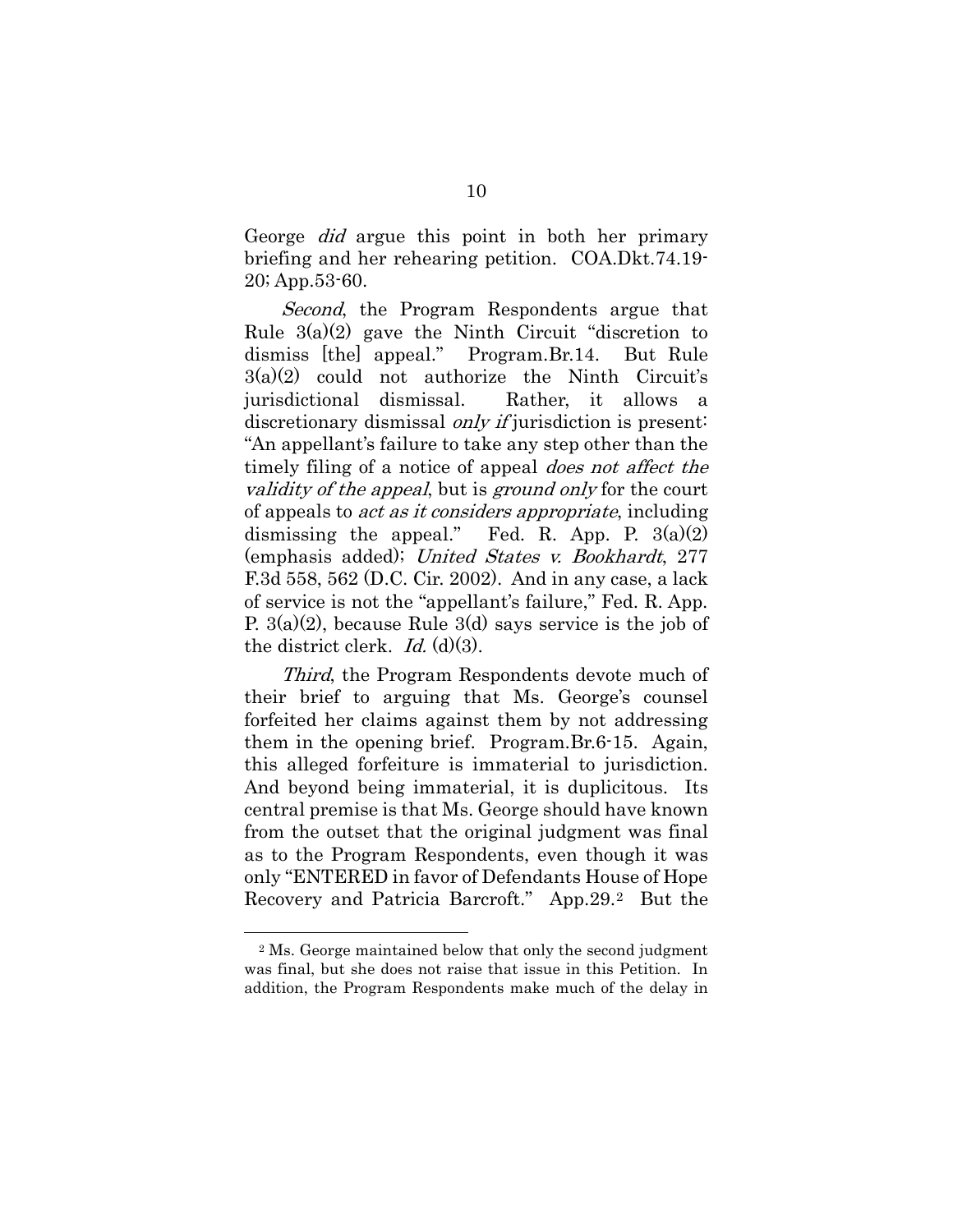Program Respondents fail to mention the fatal flaw in that central premise: they too believed the original judgment was not final against them. They said so to Ms. George's counsel and confirmed it *in writing* when Ms. George's counsel inquired as to why the clerk had not included them on the appeal. App.49-51. It was only when the Ninth Circuit suggested the original judgment was final as to *all* defendants that the Program Respondents made their convenient aboutface. Privately, they conceded they were reversing their position. App.50. But publicly, they maintained—and still maintain—that by believing exactly what they themselves had believed about the original judgment, Petitioner forfeited her claims against them. Program.Br.12; COA.Dkt.61.15. "You should know better than to trust me" is no basis for forfeiture. App.50-51; COA.Dkt.74.21.

Fourth, Respondents say that Ms. George's appeal as to the Program Respondents lacks merit. Program.Br.19; HOH.Br.11-13.[3](#page-14-0) But the merits of the case are not a reason to deny review of a threshold jurisdictional question. Nor can the House of Hope

adding them to the appeal from the original judgment. Program.Br.11. But this happened because the Ninth Circuit clerk—not Ms. George—did not include them, and Ms. George's first appointed counsel focused on mediating the appeal with the House of Hope Respondents. COA.Dkt.5-31. As soon as the counsel below was appointed, he spoke with the Program Respondents about their inclusion in this case. App.49-51.

<span id="page-14-0"></span><sup>3</sup> Ms. George's claims against the Program Respondents are not purely derivative of her claims against the House of Hope Respondents. HOH.Br.12. The former allege independent conduct, including that the Program Respondents "joined in discriminatory behavior." COA.Dkt.73.5-6.